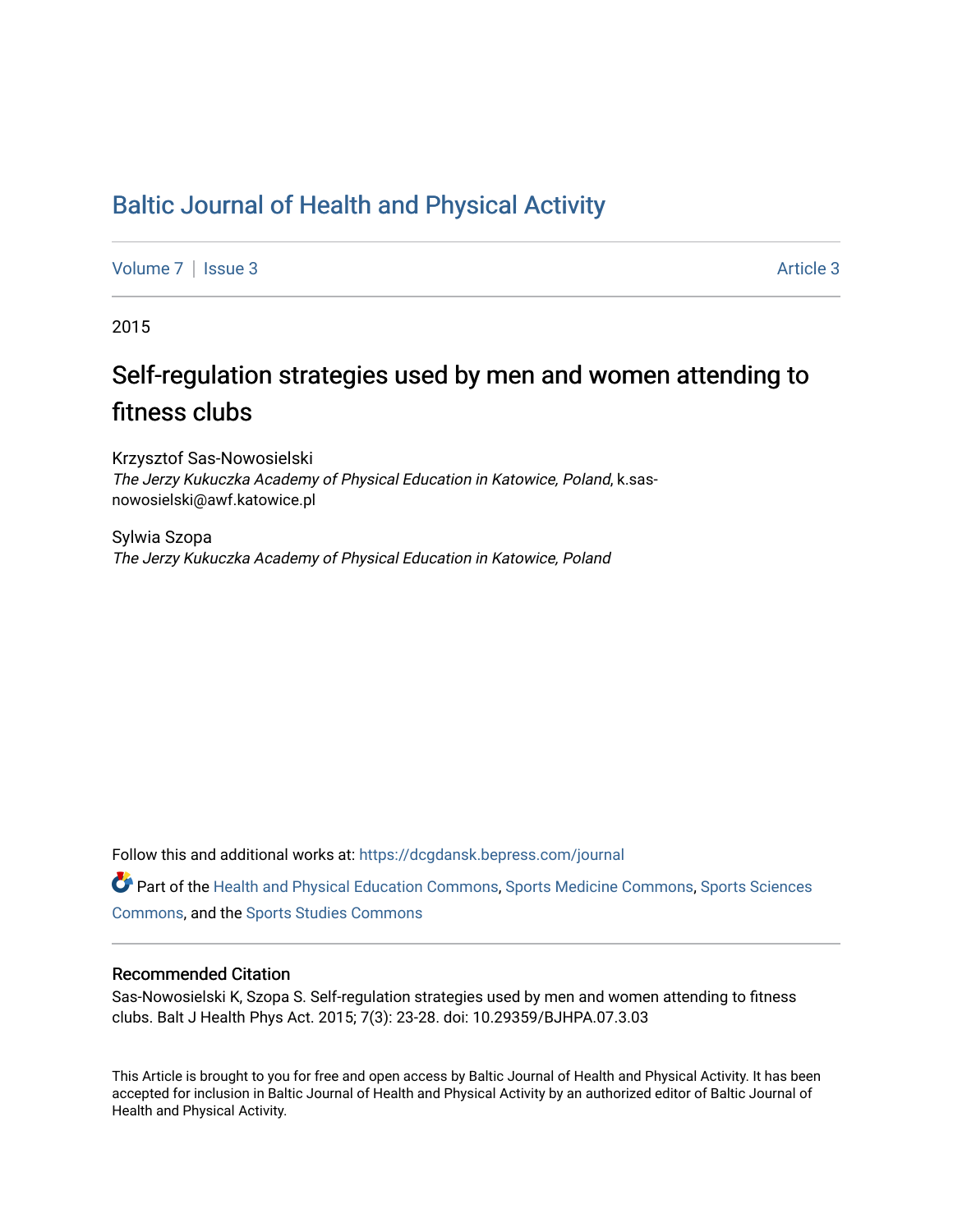# **Self-regulation strategies used by men and women attending to fitness clubs**

**Authors' Contribution:**

- **A** Study Design
- **B** Data Collection
- **C** Statistical Analysis **D** Data Interpretation
- **E** Manuscript Preparation
- **F** Literature Search
- **G** Funds Collection

Krzysztof Sas-Nowosielski<sup>ACDE</sup>, Sylwia Szopa<sup>BF</sup>

The Jerzy Kukuczka Academy of Physical Education in Katowice, Poland

| abstract                |                                                                                                                                                                                                                                                                                                                                                                                                                                                                                                                                                                                                                                                                       |
|-------------------------|-----------------------------------------------------------------------------------------------------------------------------------------------------------------------------------------------------------------------------------------------------------------------------------------------------------------------------------------------------------------------------------------------------------------------------------------------------------------------------------------------------------------------------------------------------------------------------------------------------------------------------------------------------------------------|
| <b>Background</b>       | The purpose of this study was to examine the self-regulation strategies used by men and<br>women attending to fitness clubs and how they are related to the level of participants'<br>physical activity.                                                                                                                                                                                                                                                                                                                                                                                                                                                              |
| <b>Material/Methods</b> | The participants of the study were 200 persons attending fitness clubs, including 108 wo-<br>men (54%) and 92 men (46%), aged 17-63 years, mean 29.18 $\pm$ 9.16 years. The question-<br>naire measuring self-regulation strategies: goal-setting, self-monitoring, enlisting social sup-<br>port, self-rewarding and stimulus control were used along with Godin Leisure-Time Exercise<br>Questionnaire assessing physical activity.                                                                                                                                                                                                                                 |
| <b>Results</b>          | Participants exercised on average 6.17 ( $\pm$ 3.83) hours MVPA weekly. From the self-regula-<br>tion strategies the most frequently used was goal setting. The differences between men<br>and women were observed only in enlisting social support (t(198) = 2.92, p = 0.004, d =<br>0.41) and self-rewarding (t(198) = 3.30, $p = 0.001$ , $d = 0.48$ ) which - in both sexes - are<br>more frequently used by women. Regression analyses revealed that in both sexes goal set-<br>ting was the strongest predictor of the level of exercise (men $\beta = 0.32$ , women $\beta = 0.42$ )<br>and in women additionally enlisting social support ( $\beta$ = -0.23). |
| <b>Conclusions</b>      | Self-regulation strategies may be effective tool in maintaining exercise, however their use<br>is moderate. Most frequently used is goal setting, while others are used occasionally. It<br>would be worth to educate exercises on the possibilities of regulating their own exercise<br>behaviors.                                                                                                                                                                                                                                                                                                                                                                   |
| Key words               | self-regulation, physical activity, motivation                                                                                                                                                                                                                                                                                                                                                                                                                                                                                                                                                                                                                        |

| article details              |                                                                                                                                                                                                                                                                                                                                                                                                                                                                                                                                                                                                                                                                                                                                                                                                      |
|------------------------------|------------------------------------------------------------------------------------------------------------------------------------------------------------------------------------------------------------------------------------------------------------------------------------------------------------------------------------------------------------------------------------------------------------------------------------------------------------------------------------------------------------------------------------------------------------------------------------------------------------------------------------------------------------------------------------------------------------------------------------------------------------------------------------------------------|
| <b>Article statistics</b>    | Word count: 1,965; Tables: 3; Figures: 0; References: 13<br>Received: April 2015; Accepted: July 2015; Published: September 2015                                                                                                                                                                                                                                                                                                                                                                                                                                                                                                                                                                                                                                                                     |
| <b>Full-text PDF:</b>        | http://www.balticsportscience.com                                                                                                                                                                                                                                                                                                                                                                                                                                                                                                                                                                                                                                                                                                                                                                    |
| Copyright                    | © Gdansk University of Physical Education and Sport, Poland                                                                                                                                                                                                                                                                                                                                                                                                                                                                                                                                                                                                                                                                                                                                          |
| Indexation:                  | AGRO, Celdes, CNKI Scholar (China National Knowledge Infrastructure), CNPIEC, De Gruyter - IBR (International<br>Bibliography of Reviews of Scholarly Literature in the Humanities and Social Sciences), De Gruyter - IBZ<br>(International Bibliography of Periodical Literature in the Humanities and Social Sciences), DOAJ, EBSCO - Central<br>& Eastern European Academic Source, EBSCO - SPORTDiscus, EBSCO Discovery Service, Google Scholar, Index<br>Copernicus, J-Gate, Naviga (Softweco, Primo Central (ExLibris), ProQuest - Family Health, ProQuest - Health &<br>Medical Complete, ProQuest - Illustrata: Health Sciences, ProQuest - Nursing & Allied Health Source, Summon<br>(Serials Solutions/ProQuest, TDOne (TDNet), Ulrich's Periodicals Directory/ulrichsweb, WorldCat (OCLC) |
| <b>Funding:</b>              | This research received no specific grant from any funding agency in the public, commercial, or not-for-profit<br>sectors.                                                                                                                                                                                                                                                                                                                                                                                                                                                                                                                                                                                                                                                                            |
| <b>Conflict of interest:</b> | Authors have declared that no competing interest exists.                                                                                                                                                                                                                                                                                                                                                                                                                                                                                                                                                                                                                                                                                                                                             |
| <b>Corresponding author:</b> | Dr hab. Krzysztof Sas-Nowosielski, prof. nadzw., Katedra Humanistycznych Podstaw Kultury Fizycznej, Akademia<br>Wychowania Fizycznego w Katowicach, ul. Mikołowska 72b,40-065 Katowice, tel. (32) 207 5320,<br>e-mail: k.sas-nowosielski@awf.katowice.pl                                                                                                                                                                                                                                                                                                                                                                                                                                                                                                                                             |
| <b>Open Access License:</b>  | This is an open access article distributed under the terms of the Creative Commons Attribution-Non-commercial<br>4.0 International (http://creativecommons.org/licenses/by-nc/4.0/), which permits use, distribution, and<br>reproduction in any medium, provided the original work is properly cited, the use is non-commercial and is<br>otherwise in compliance with the license.                                                                                                                                                                                                                                                                                                                                                                                                                 |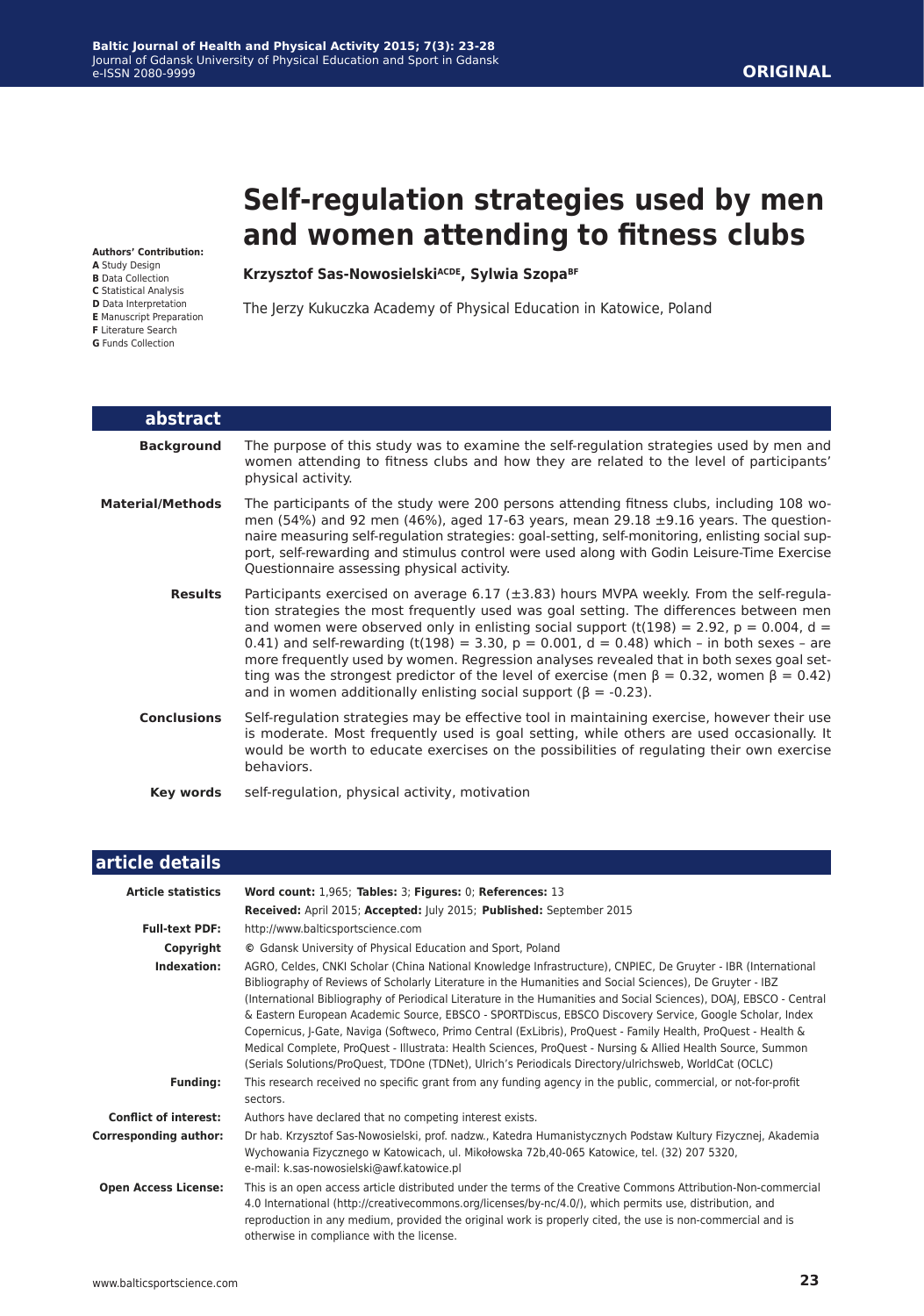## **introduction**

There is no doubt that regular physical activity exerts a positive influence on all aspects of human health – physical, mental and social [1, 2]. Common consciousness of these benefits prompts health authorities to extensive efforts aiming at promoting physical activity among people. However, it should be remembered that taking up physical activity by a person is only the first step because it does not guarantee long term, and preferably life- -long, involvement in physical activity, which is the much-desired behavioral pattern. Many people that became regular exercisers go back or relapse to physical inactivity [3]. Most relapses occur within the first few months from the starting point of regular exercise program [4]. The reason behind relapses is probably related to the complicated nature of physical activity, as it is – unfortunately – that kind of behaviors the cost of which are borne immediately (for example physical exertion with all related physical and psychological sensations, like muscle pain or tiredness), while the benefits (better health, fitness) are experienced after long time.

In order to be in a position to continue their commitment in desired behaviors, people consciously and unconsciously use varied cognitive and behavioral mechanisms, which are collectively termed as self-regulation or self- -motivation [5, 6]. The notion of self-regulation has no precise and explicit definition. It is rather an umbrella-term and "refers broadly to efforts by humans to alter their thoughts, feelings, desires, and actions in the perspective of such higher goals [7, p. 2] or, according to Knapp, "a learned set of skills and habitual responses that function to assist individuals to adhere to activities that are not adequately cued and reinforced by the environment or that may even be punished" [8, p. 220]. They include, among others, goal setting, enlisting social support, self-rewarding and other forms of stimulus control, and in people at the initial stages of making behavior change also gathering knowledge on the desired behavior (benefits, possibilities of undertaking etc.). People with high self-regulation abilities are more prone to undertaking health behaviors and more successful in turning behavioral intentions into real actions [7].

The purpose of the study was twofold: diagnostic and explanatory. The diagnostic purpose related to finding what self-regulation strategies are most frequently used by men and women attending fitness centers. The explanatory purpose was to define how specific strategies are related to the level of the participants' physical activity.

## **material and methods**

The data for this study were collected from 200 persons attending fitness centers, including 108 women (54%) and 92 men (46%), aged 17-63, mean  $29.18 \pm 9.16$  years. Each participant completed a questionnaire consisting of a series of nineteen statements rated on the Likert scale from 1 (never) to 5 (regularly) and relating to five self-regulation strategies: goal setting (defining and establishing goals a person wants to attain in his/her body build, patterns of behavior etc.), enlisting social support (looking for and getting in touch with other exercisers who can serve as motivators, advisers, supporters), self-rewarding (bringing oneself some pleasure when the planned change is achieved), stimulus control (modifying proximal environment in a manner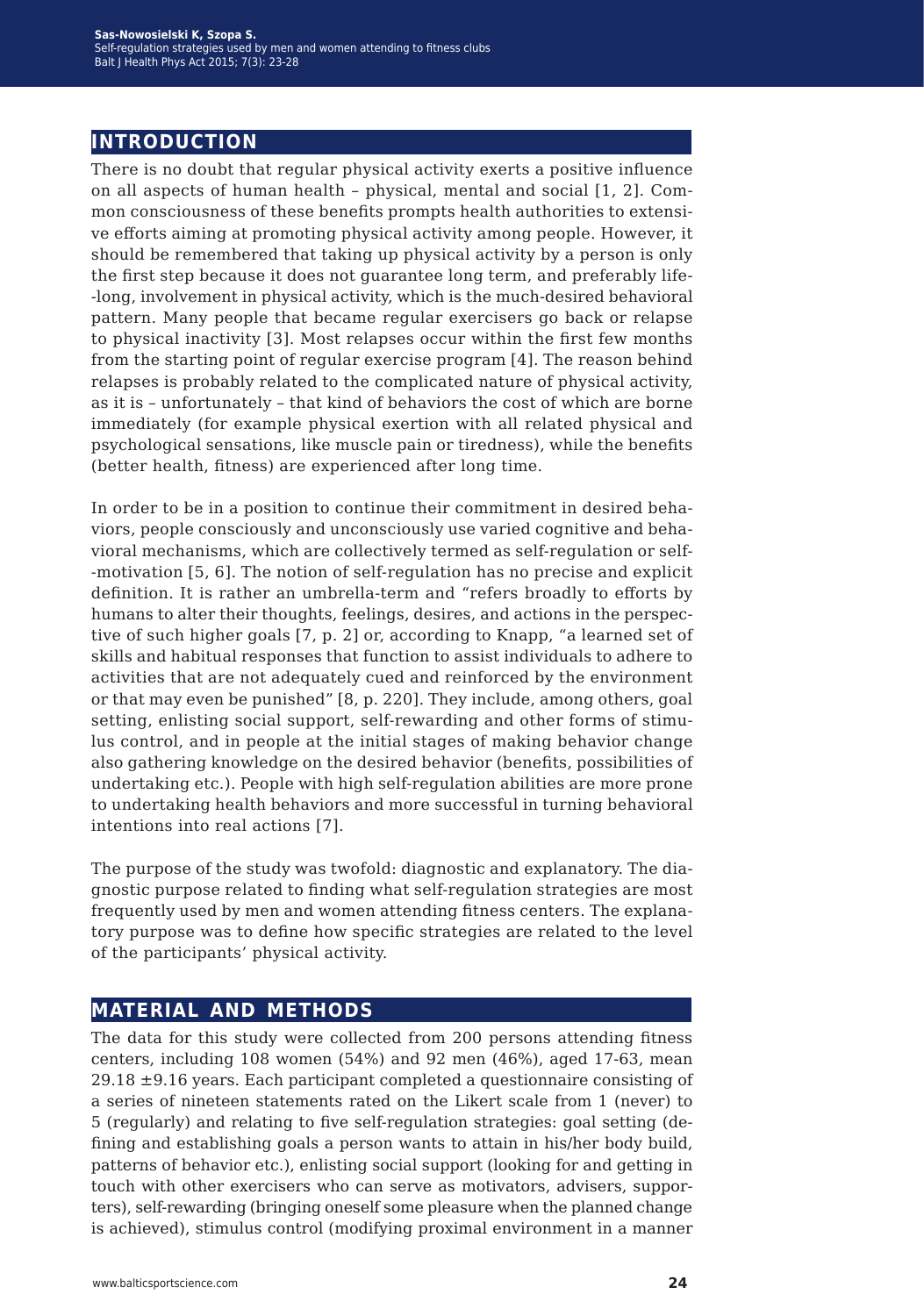that increases a probability of undertaking desired behaviors, for example removing from one's flat things that encourage sedentary behaviors and/or adding things that remind of and encourage to physical activity), self-monitoring (tracking one's behaviors) and gathering information (actions aimed at better understanding problems related to sedentary lifestyle and increasing knowledge what for and how to be physically active).

To examine the theoretical validity, factor analysis using the Maximum Likelihood Method was conducted. Both criteria, Cattel (establishing the number of factors based on a screen plot) and Kaiser (establishing the number of factors on the basis of factor loadings) suggested an exclusion of the "gathering knowledge" factor. The remaining factors reached eigenvalues over 1 and accounted for 63% variance.

The reliability of the measure was assessed by a method of internal consistency using Cronbach's alpha coefficient. According to Sokolowski and Sagan [9], the minimum the border value of alpha is 0.60, although one should rather strive for alpha values of 0.70 as the threshold of acceptable reliability. All measures, apart from abovementioned fathering knowledge, reached the threshold: enlisting social support  $\alpha = 0.75$ , self-rewarding  $\alpha = 0.77$ , goal setting  $\alpha = 0.77$ , stimulus control  $\alpha = 0.79$ , self-monitoring  $\alpha = 0.72$ .

Physical activity was assessed with Godin's Leisure-Time Exercise Questionnaire (GLTEQ). The subjects' task was to report how many times in previous week and how long each time they were physically active on the moderate and vigorous level. Each category was described in a way understandable for participants with examples of exercises and forms of physical activity.

Assumption for normality was assessed by skewness and kurtosis taking as a rule of thumb that a variable is reasonably close to normal if its skewness and kurtosis have values between  $-1.0$  and  $+1.0$ . Skewness of all variables ranged between -0.12 and 0.95. The range of kurtosis was between -0.01 to -0.78, with one exception in the case of enlisting social support, kurtosis of which was 3.0. The homogeneity of the variance was assessed by Levene's test and all variables met the criterion. To assess differences between male and female participants t test was used and next the effect size was calculated by Cohen's d formula. Values of small, moderate and large strength of association d-values of 0.20, 0.50 and 0.80 was taken as a border [10].

To assess a supposed influence of self-regulation strategies on physical activity level, regression analysis was made. All analyses were conducted in Statistica 10 (Statsoft) software.

## **results**

The level of moderate-to-vigorous physical activity (MVPA) level was  $6.17 (\pm 3.83)$ hours a week for the entire group. However, a significant difference between males and females were observed, with a higher level of MVPA in the former (respectively,  $7.23 \pm 3.37$  hours and  $5.27 \pm 4.08$  hours; t(198) = -3.71, p < 0.001,  $d = 0.52$ ).

The highest score in the self-regulation strategies was observed in goal setting, suggesting that this strategy is most frequently used by fitness centers users. The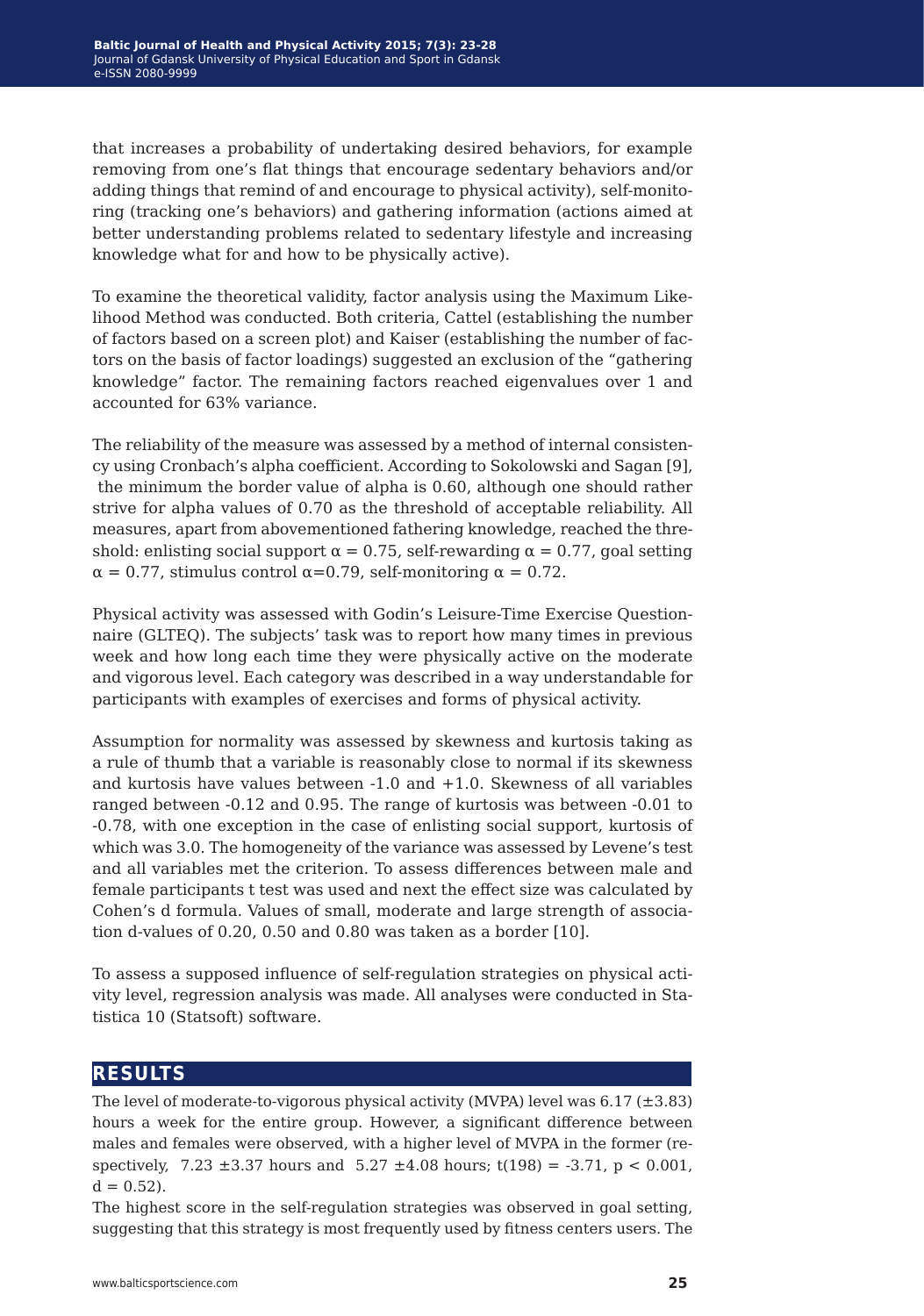mean of goal setting was significantly different from all the remaining ones. The lowest score was observed in stimulus control; however, it was statistically lower only from goal setting and self-monitoring. The exact data of descriptive statistics are shown in Table 1 and the correlation matrix between variables in Table 2.

**Table 1.** Descriptive statistics (mean, SD) for self-regulation strategies for all participants and separately for males and females with differences between both sexes

|                  | Total sample         |           | Female | Male      |      |           | Male/female<br>differences |       |          |  |
|------------------|----------------------|-----------|--------|-----------|------|-----------|----------------------------|-------|----------|--|
|                  | x                    | <b>SD</b> | x      | <b>SD</b> | x    | <b>SD</b> | $t_{(198)}$                | р     | d        |  |
| Social support   | 2.64 <sup>a</sup>    | 1.20      | 2.87   | 1.32      | 2.38 | 1.00      | 2.92                       | 0.004 | 0.41     |  |
| Self-rewarding   | 2.69 <sup>b</sup>    | 0.90      | 2.88   | 0.83      | 2.46 | 0.94      | 3.30                       | 0.001 | 0.48     |  |
| Goal setting     | 3.33 <sub>abcd</sub> | 1.08      | 3.26   | 0.96      | 3.40 | 1.20      | $-0.93$                    | 0.35  | $-0.01$  |  |
| Stimulus control | $2.59$ ce            | 0.91      | 2.54   | 0.87      | 2.64 | 0.96      | $-0.85$                    | 0.397 | $-0.001$ |  |
| Self-monitoring  | 2.86 <sup>de</sup>   | 1.19      | 2.79   | 1.17      | 2.93 | 1.21      | $-0.85$                    | 0.398 | $-0.004$ |  |

Means with the same superscript were significantly different ( $p < 0.05$ )

#### **Table 2.** Correlation matrix between the variables

|                    |          | $\mathcal{P}$ | 3       | 4       | 5       | 6       |
|--------------------|----------|---------------|---------|---------|---------|---------|
| 1 Age              |          |               |         |         |         |         |
| 2 MVPA             | $-0.23*$ |               |         |         |         |         |
| 3 Social support   | $0.23*$  | $-0.22*$      |         |         |         |         |
| 4 Self-rewarding   | $0.18*$  | $-0.09$       | $0.55*$ |         |         |         |
| 5 Goal setting     | $-0.18*$ | $0.38*$       | 0.02    | $0.26*$ |         |         |
| 6 Self-monitoring  | 0.06     | $0.22*$       | 0.02    | $0.19*$ | $0.48*$ |         |
| 7 Stimulus control | $0.24*$  | 0.13          | $0.29*$ | $0.44*$ | $0.40*$ | $0.72*$ |

MVPA: moderate-to-vigorous physical activity

Male and female participants differed significantly in the frequency of using two strategies: enlisting social support (respectively,  $\bar{x} = 2.87 \pm 1.32$  and  $\bar{x} = 2.38$ )  $\pm 1.03$ , t(198) = 2.92, p = 0.004, d = 0.41) and self-rewarding (respectively,  $\bar{x}$  = 2.88  $\pm$ 0.83,  $\bar{x}$  = 2.46  $\pm$ 0.94, t(198) = 3.30, p = 0.001, d = 0.48). For both sexes separate regression models were tested with physical activity as a depend-ent variable and self-regulation strategies as predictors. Both models were significant: males R = 0.35,  $R^2 = 0.12$ ,  $F(5,86) = 2.37$  p = 0.046; females R = 0.55;  $R<sup>2</sup> = 0.30$ ; F(5,102) = 8.92 p < 0.001. In both sexes the level of physical activity was predicted by goal setting (males  $\beta = 0.32$ , females  $\beta = 0.42$ ) and in females additionally by social support ( $\beta$  = -0.23). In the latter a tendency toward significance was observed in another predictor – stimulus control. Results of regression analyses are summarized in Table 3.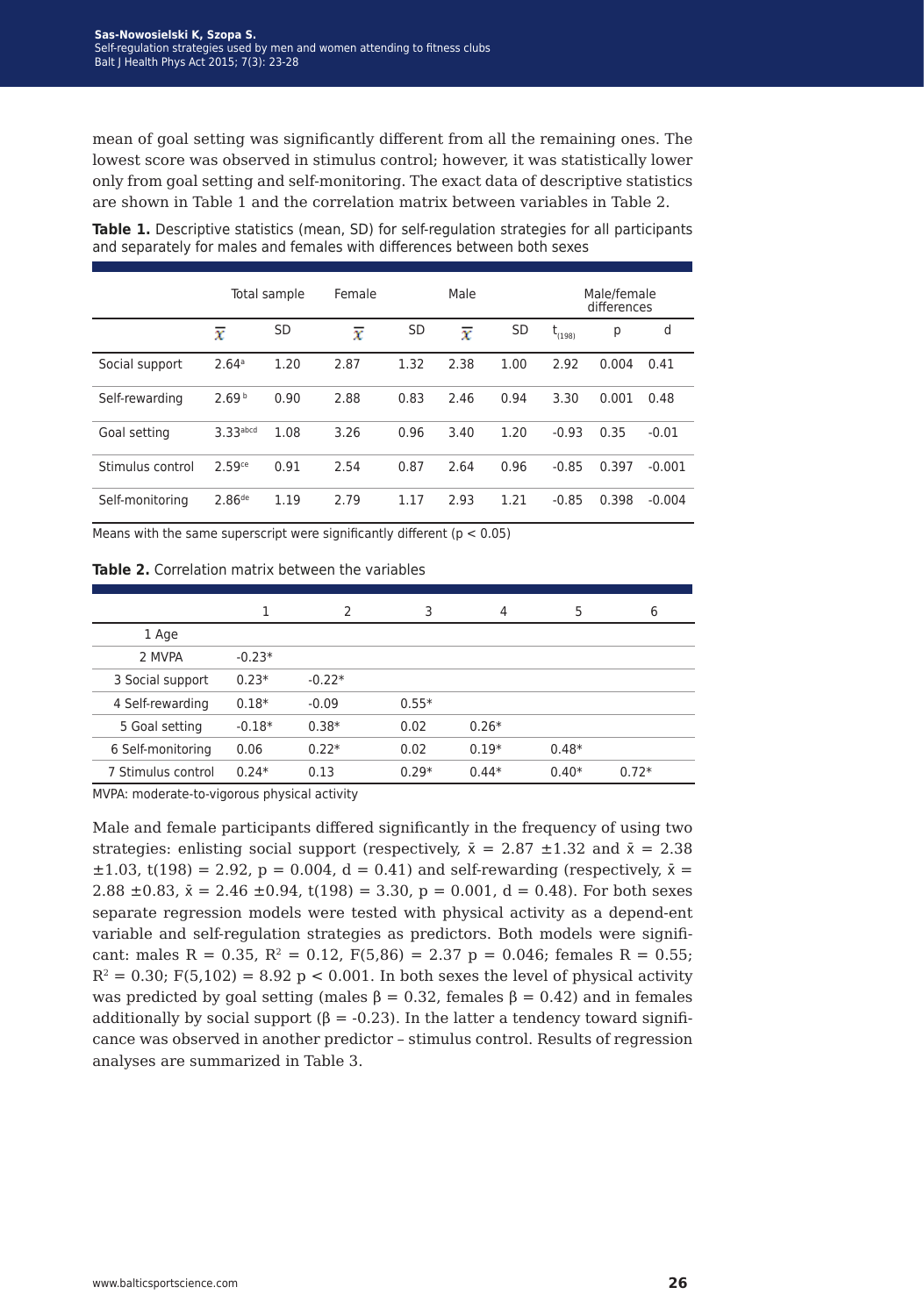**Table 3.** Multiple regression analyses summary for self-regulation strategies as predictor variables of the level of physical activity of male and female participants

#### Males R = 0.35,  $R^2 = 0.12$ ,  $F_{(5,86)} = 2.37$  p = 0.046

|                                                                                | β       | <b>SEB</b> | B       | <b>SEB</b> | t(86)   | р       |  |  |
|--------------------------------------------------------------------------------|---------|------------|---------|------------|---------|---------|--|--|
| Social support                                                                 | $-0.06$ | 0.14       | $-0.24$ | 0.56       | $-0.42$ | 0.674   |  |  |
| Self-rewarding                                                                 | $-0.02$ | 0.15       | $-0.08$ | 0.64       | $-0.13$ | 0.899   |  |  |
| Goal setting                                                                   | 0.33    | 0.12       | 1.13    | 0.41       | 2.79    | 0.007   |  |  |
| Stimulus control                                                               | $-0.16$ | 0.17       | $-0.70$ | 0.72       | $-0.98$ | 0.330   |  |  |
| Self-monitoring                                                                | 0.11    | 0.15       | 0.37    | 0.51       | 0.71    | 0.477   |  |  |
| Females R = 0.55; R <sup>2</sup> = 0.30; F <sub>(5,102)</sub> = 8.92 p < 0.001 |         |            |         |            |         |         |  |  |
|                                                                                | β       | <b>SEB</b> | B       | <b>SEB</b> | t(102)  | р       |  |  |
| Social support                                                                 | $-0.23$ | 0.10       | $-0.60$ | 0.25       | $-2.38$ | 0.019   |  |  |
| Self-rewarding                                                                 | $-0.13$ | 0.10       | $-0.52$ | 0.41       | $-1.25$ | 0.214   |  |  |
| Goal setting                                                                   | 0.42    | 0.10       | 1.46    | 0.34       | 4.32    | < 0.001 |  |  |
| Stimulus control                                                               | 0.27    | 0.15       | 1.04    | 0.56       | 1.84    | 0.068   |  |  |
| Self-monitoring                                                                | $-0.10$ | 0.14       | $-0.28$ | 0.41       | $-0.67$ | 0.502   |  |  |

## **discussion**

The purpose of this study was to assess which self-regulation strategies are used by males and females exercising in fitness centers and how these strategies are related to participants' physical activity level. The results suggest that the most frequently used self-regulation strategy in both sexes is goal setting. It is defined as setting for oneself some desired, but not existent states of body shape, body mass and/or frequency of behaviors, which at some point of time have to become real aspects of appearance or behavior. Goal setting is considered as one of the most successful self-regulation strategies [4, 6, 11], and among numerous benefits relating to using it are, for example, according to Leitner and Leitner [12], gaining perspective on what is most important in life, providing a sense of direction and purpose, gaining a sense of personal control over circumstances, facilitating greater achievements. Therefore, the fact that goal setting is the most frequently used self-regulation strategy could be seen positively. However, on the other hand, it should be considered that, firstly, the obtained mean valued for this strategy could be verbalized as a frequency occasional-to-frequent, so it is not common, secondly, it should be kept in mind that the real motivating value of the goals set for oneself is largely dependent on the way they were formulated (according to principles known as SMART: specific, measurable, achievable, realistic and time-framed) [4, 13]. The latter aspect may vary from person to person but this aspect was not assessed in our study.

The rare use of the remaining strategies may be related to unawareness of their existence by many exercisers or at least not considering using them for one's purposes. Within these rather occasionally used strategies two differences between male and female exercisers were observed – females are more prone to self-reward their exercise behaviors and to enlist social support, in both cases with moderate size of the difference between sexes.